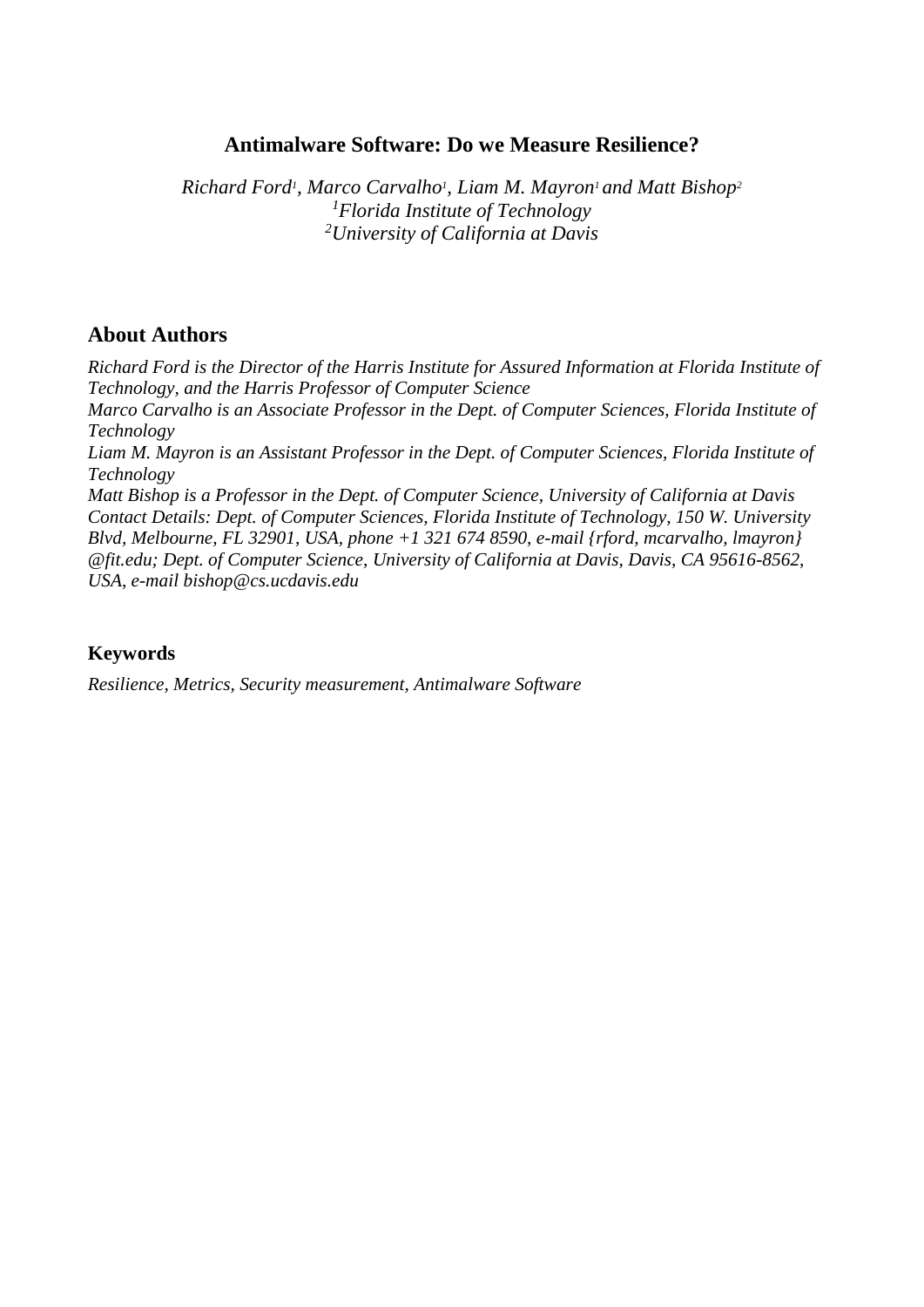# **Antimalware Software: Do We Measure Resilience?**

# **Abstract**

There is great interest in the topic of resilient cyber systems, especially with respect to attacks by malicious software. The challenges of measuring the actual resilience of a system and the ambiguity of the term "resilience" itself cloud much of the accompanying research. In this paper, we examine some of the lessons learned in defining resilience metrics. We argue that such metrics are highly contextual and that a general, quantitative set of metrics for resilience of cyber systems is impractical. Instead, a set of considerations and guidelines for building metrics that are helpful for a particular system are provided. We then consider these metrics in the light of current anti-malware software tests and argue that testing efforts have been primarily directed toward robust systems, not resilient ones. As such, our testing tends to push the market toward existing solutions geared toward prevention rather than mitigation and survivability.

# **Introduction**

The design of complex computational systems has been experiencing a philosophical shift of principles, moving from a robustness-centred design to a more flexible and adaptive design. These systems are capable of surviving, reacting and recovering from external attacks and localized failures. This paradigm shift to a "fighting through design" philosophy is, in retrospect, unavoidable, as the limitations of proactive defence mechanisms become clear. However, one area that has not benefited from this mindset is the anti-malware space. When dealing with malware, once the defensive lines are breached, reinstallation or recovery from backups is the primary restorative action.

Given that it is now generally well-accepted that systems inevitably will be attacked, often successfully, it makes sense that they would be designed to survive these attacks, and recover from their effects to restore and maintain desired availability and functionality.

In this paper, however, we argue that this is not the case in the anti-malware world, and posit that while there is much good work in this area, real scientific progress has been hampered by the loose definition of "resilience" and the resulting lack of metrics, and consequently tests, in this space. As such systems become more accepted and deployed in different application domains, the need for a definition and metrics becomes of greatest importance, not only to establish common ground, but also to determine whether progress is occurring. This is reflected in the way in which we test antimalware systems, which focuses almost exclusively on prevention, not cure (or co-existence).

A previous publication (Bishop et al., 2011) focused on the definition of the term "resilience" and how it relates to the concepts of "robustness" and "survivability". It noted that resilience is multifaceted. Although often discussed form the perspective of performance and availability (Heddaya & Helal, 1997, Carvalho et al., 2010), resilience also relates to different properties of the system such as confidentiality and integrity (Bishop et al., 2011).

In this paper we focus on resilience metrics. After a brief review of the terminology and definitions, we introduce some of the current proposals for measuring resilience. We then discuss some of the challenges and limitations associated with these proposals, highlighting some of the additional considerations that must be taken into account to adequately represent the *resilience of a system*. Finally, we apply these insights to the state of anti-malware software, paying particular attention to the current state of the art in anti-malware tests.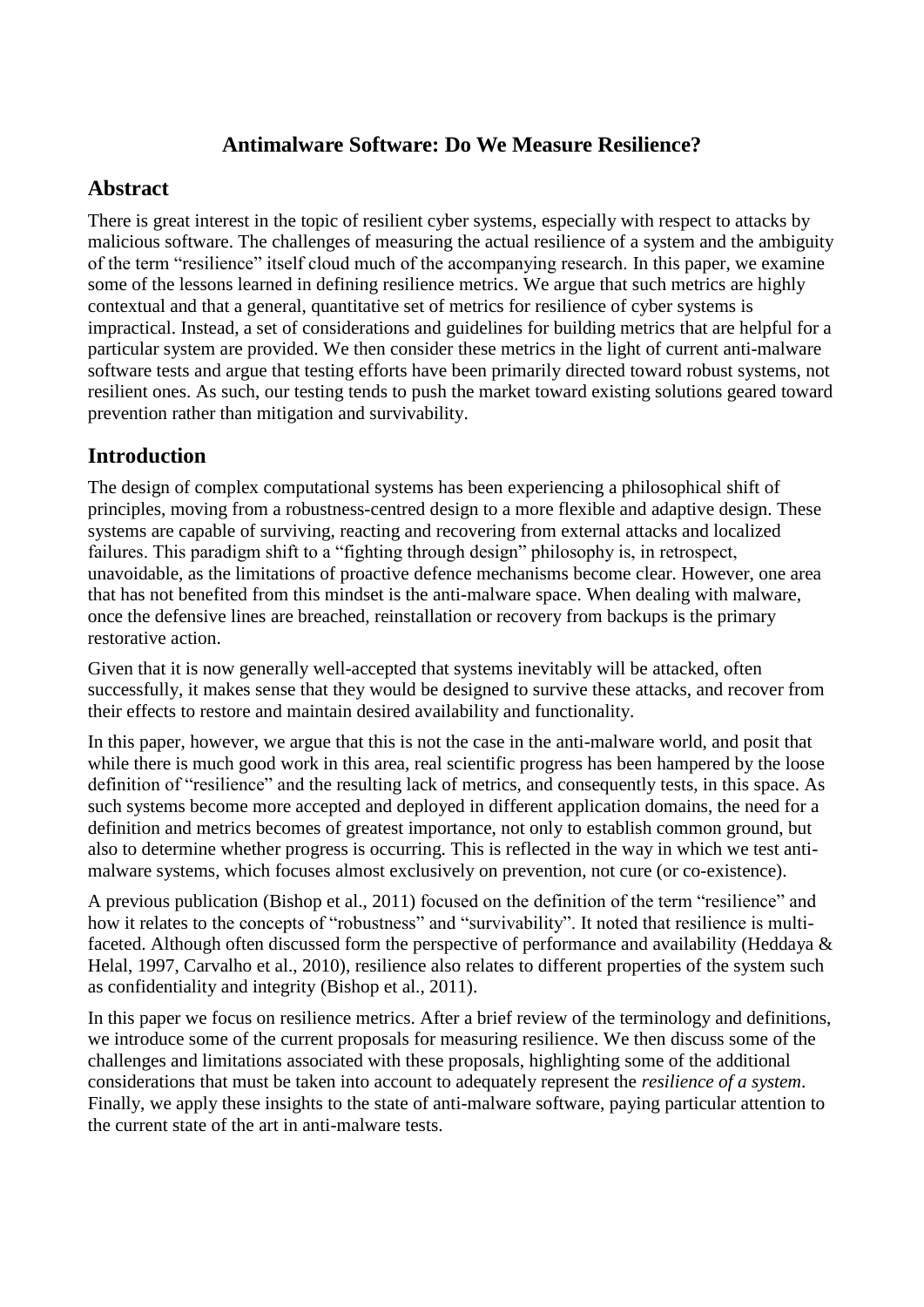# **What Is Resilience?**

Resilience is challenging to define. The term may refer to specific systems, tasks, outputs, and other conditions that vary between scenarios, which precludes the development of a universal metric that applies to all system in all situations. Just as different musicians cannot agree on the "best" rendition of a song, this subjective definition of resilience has implications beyond mere style.

In some disciplines such as ecology, the resilience of a system is defined as the time the system takes to recover to steady state conditions after a perturbation. In computing, such a definition is unsatisfactory, partly due to the demands we place on our systems (the fitness of a system depends not on its endpoint, but on the path taken to get there) and partly due to the immaturity of computing recovery options. Biological ecosystems exist to reproduce—to continue to exist, essentially. Computing infrastructures typically have an external mission. In the cyber arena, if we were to define resilience to be just the recovery time, how would we factor in the differences in missions? This question, while difficult to answer, plays an important role in how we quantify and measure the resilience of a system.

So for our purposes, resilience is a measure of the ability to recover—but the specific measure, or measures, used to define resilience, and provide a value describing the resilience, must be determined from the particular system definition and the context in which the system is used.

# **Considerations for Resilience Metrics**

The considerations of resilience metrics are particular to the context of cyber systems. Resilience of ecological systems, for example, rarely considers the magnitude of a response, focusing instead only on the time taken to return to pre-disturbance conditions. Developing a measure of such a property is not particularly difficult for these systems, and provides a way to compare and contrast different scenarios cleanly.

Before describing some measures for cyber systems, we point out that our notion of metrics is congruent with the extensive theory of measurement. As early as 1946, Stevens (Stevens, 1946) proposed different levels of measurement, ranging from nominal, the labelling of objects, to ratio, the use of more sophisticated statistical techniques to determine equality, rank order, equality of intervals and equality of ratios. Typically, we consider measurements to range from weak to strong, with the weakest being nominal, and progressing toward the strongest through ordinal, interval, and ratio.

We would like measurements of cyber resilience to be as useful as possible. When we refer to resilience, we need to ask what a system being "twice as resilient" as another actually indicates. If this cannot be expressed in terms that are meaningful, the idea of a ratio-based measurement may be impractical or inapplicable to the topic of resilience.

As a refresher, in measurement theory, a *measurement* is a representation of a quantity. It is *not* the quantity being measured, and this is an important distinction. A measurement provides insight into the attribute under inspection.

We propose several guidelines for constructing metrics that are appropriate for a particular system, given our definitional ambiguity. Each consideration is described and discussed.

### **Guideline A: All near-term metrics for resilience are likely to be ordinal**

Engineers and scientists like to be able to assign numbers to things. "This GPU can carry out 1.1 teraflops—3 times as many as a CPU" reveals something concrete about the objects under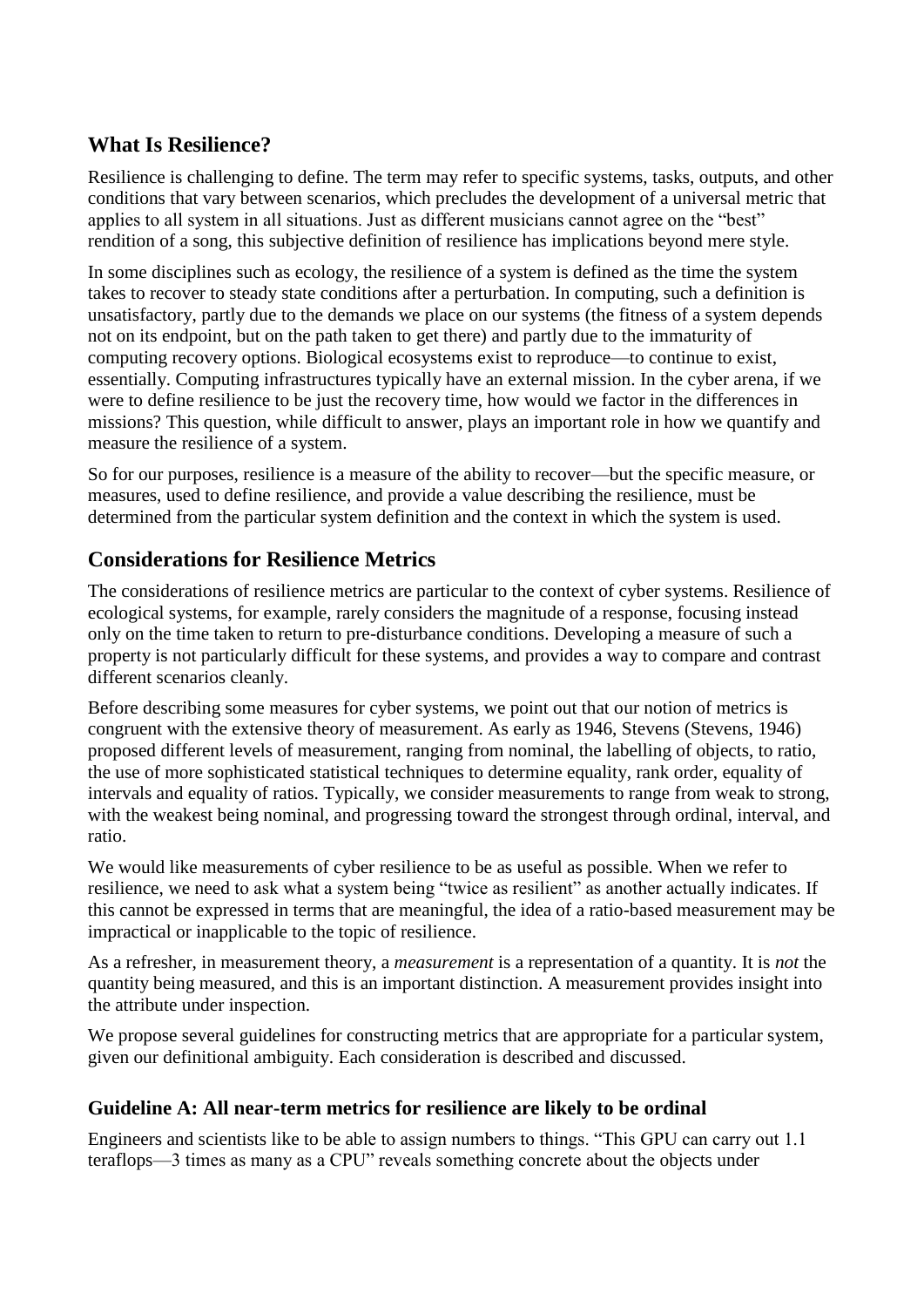comparison. It is 1-dimensional, because it compares only speed of computation. However, as we shall argue below, resilience is not a 1-dimensional quantity.

The resilience of a system would require "rolling up" a time series  $f(t)$  into a single number in order to be 1-dimensional. Different system inputs produce different time series; loss of dimensionality creates a many-to-one mapping and, consequently, a loss of information in the translation. Furthermore, the behaviour (and recovery) of the system varies depending on the failure or perturbation. For simple cases with a given set of possible outputs, it is typically possible to claim that one output is more desirable than another. This provides an ordinal metric.



**Figure 1: Examples or a system response to an external perturbation**

<span id="page-3-0"></span>Let us consider a very simple system as an example. We will use this example throughout the remainder of this paper to illustrate a straightforward system.

Consider a generator tasked to produce a certain voltage *v*. The system uses direct current (DC), so we do not have to consider issues related to phase and timing; instead, we have a single scalar value that represents the system at any particular time. At time *t1*, the system undergoes a perturbation of arbitrary origin. Figure 1 shows four possible graphs for the system response.

In each panel of the graph, the basic shape is the same. However, in comparison to panels (a) and (d), panels (b) and (c) recover more slowly. Similarly, the peak perturbation in panels (a) and (c) is double that of panels (b) and (d). Finally, we note that these curves are idealizations – real systems may have unexpected and arbitrary responses to impulses, and any measurement scheme must take this into account. Measuring the lowest point and time to recovery does not adequately characterize these curves; neither does measuring the time to equilibrium. Even measuring the change in the area under the curve due to the perturbation, as proposed in (Wei & Ji, 2010), is only a partial measure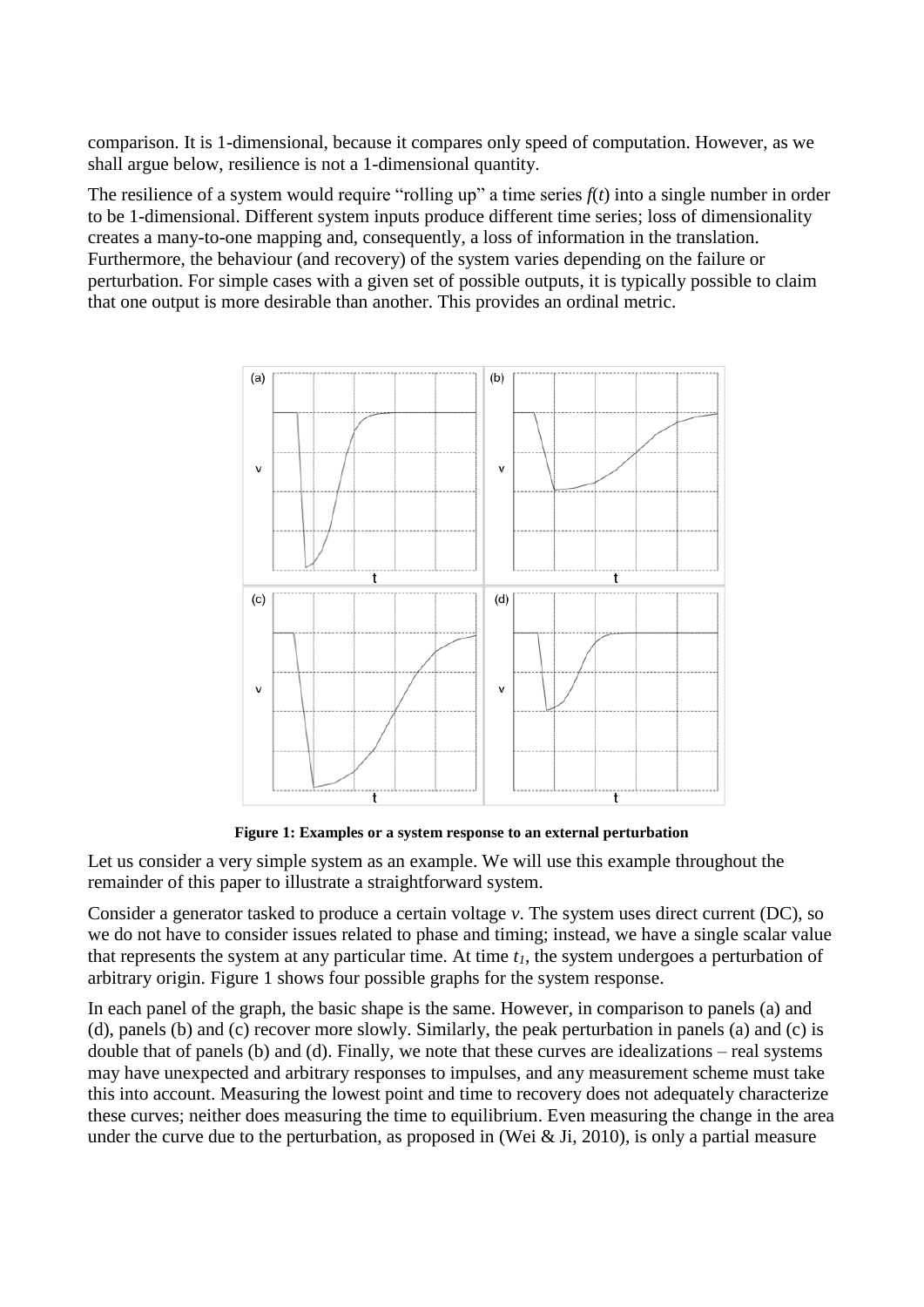of resilience (it is easy to think of curves which have the same area, but radically different properties).

Of course, instead of a single number, we can measure quantities *related* to resilience. Time to recovery, for example, is a numerical measure of a single *aspect* of resilience (Ives, 1995). Composing the measures of different aspects in order to reason about resilience itself is where our sense of ordinality originates.

Even with our simple example it is fairly easy to argue, by observation, that at least *in vacuo*, the system represented by Figure 1(d) is more resilient than those represented by Figures 1(a), 1(b) and 1(c). Recovery follows the same trend, but just happens more quickly or with less perturbation. Even here, though, things are not quite that simple, and we will revisit these graphs in Guideline H.

#### **Guideline B: Resilience measurements are particular to a particular perturbation**

Different perturbations cause different system responses. The failure and subsequent recovery of a particular part of a system's functionality is likely to lead to different output patterns. This inherent notion of events in resilience has been identified not only in the security domain but also in the areas of organizational (Westrum, 2006) and systems resilience (Sugden, 2001). In all cases, the concept relates to the challenge or disruption affecting the normal operation of the system.

Thus, when measuring resilience, we are actually measuring each individual perturbation and its different magnitudes, and providing an ordering that may be unique to a particular set of conditions. For example, one ecosystem might be resilient with respect to temperature increases of 5, 10, or 15 degrees Celsius, returning to steady state conditions after each temperature change. However, the same system may fail completely (that is, have no resilience whatsoever) in the event of a flood. For any system that we are likely to care about, there will be sufficient complexity that the resilience of the system will vary as a function of the type and magnitude of the perturbation. Determining the "best" system in this case will require an understanding of the disruptions that could occur in practice and of the users' tolerance of them. Capturing this numerically will be difficult.

### **Guideline C: Resilience metrics are deeply dependent on the boundary drawn around the system**

Rarely does considering the resilience of a single piece of a larger system in isolation make sense. Our example above (see [Figure 1\)](#page-3-0) considered a generator in isolation. If we increase the scope of that system to include what the generator powers, our determination of its resilience with respect to the system changes. Consider, for example, a generator that is powering a series of incandescent bulbs. Such a system is still usable when the voltage sags—the lights may dim, but still provide adequate lighting. In contrast, a generator powering a computing device will fail in its mission when the voltage sags below a critical value—the computer is either working or it is not.

Let us extend our example by providing support for a battery backup. When the generator output sags, the batteries can provide power for a certain number of kWh. For this system, the total power shortfall drives the failure—that is, it does not matter if the generator output drops to zero as long as it returns to functionality before the batteries are exhausted. Continuing to expand our view, suppose the batteries can run long enough for a human to intervene and install a new generator. The electronic system is not in itself resilient—it does not repair itself or recover—but the system *as a whole*, including the human, is resilient.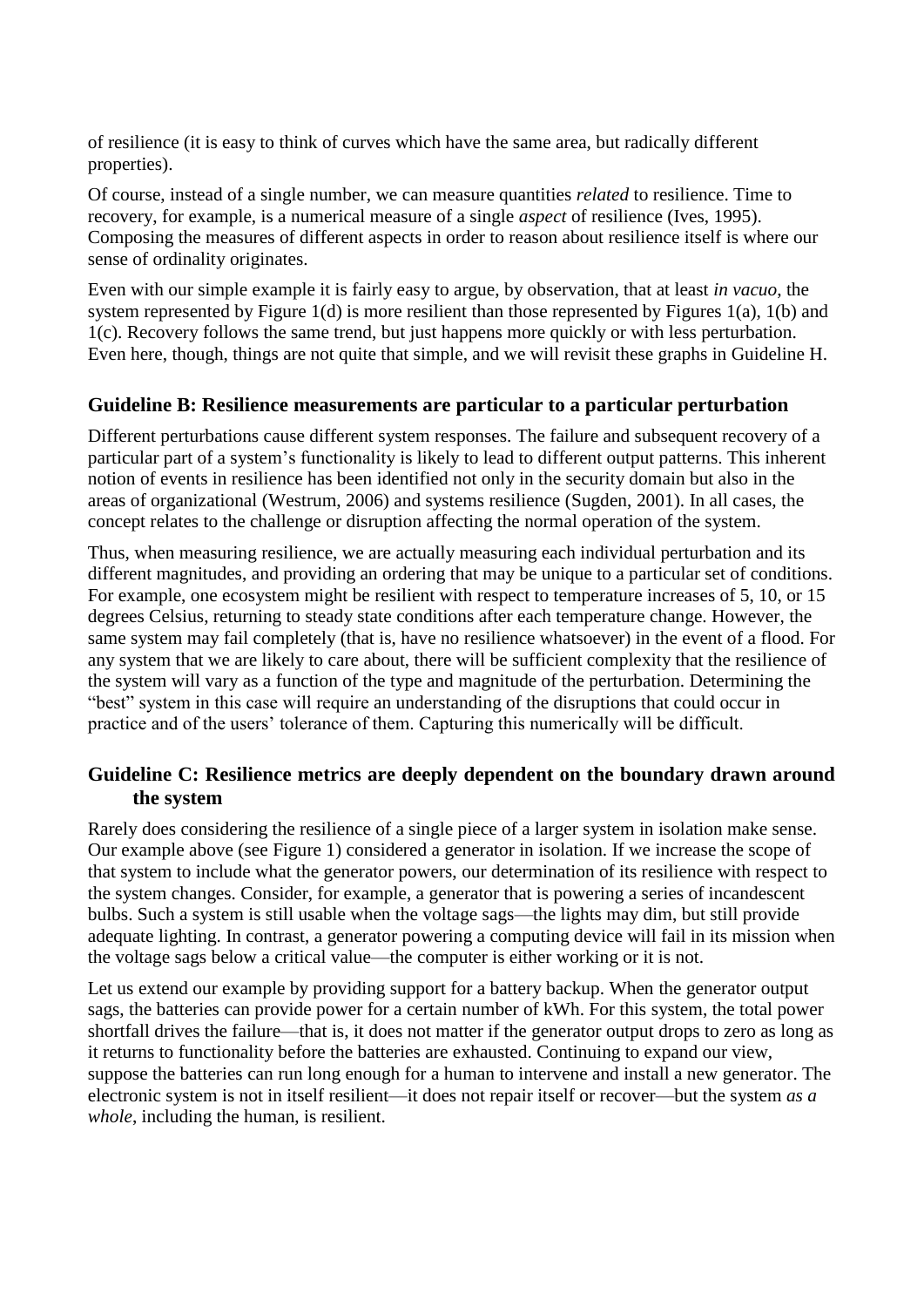The boundaries we draw around the "system" are critical in considering resilience. They must be carefully thought through and well defined. By changing the boundaries, we may change a system that we considered not to be resilient into one that may in fact be resilient, and *vice versa*. Any metrics we use to measure resilience are therefore specific to a particular system boundary.

Perhaps the most fundamental distinction we can draw concerns human input discriminating between those systems with autonomic recovery, and those requiring some level of manual intervention. Determining which type of system we are exploring is critical to our choice of metric. In the case of an autonomic recovery, we expect the system to handle perturbations without human input. By considering humans as part of the system, *all* systems are in some sense resilient because the imagination and understanding of people provide a deep pool of resources from which to rebuild the system. Conversely, for many real world systems, human intervention is a very real part of the larger system, and a resilience mechanism that provides adequate performance until humans can intervene is sufficient.

#### **Guideline D: There is no universal way to combine multiple scenarios meaningfully to produce a "global" resilience ordering**

As touched on above, any attempt to distill multiple measures of resilience into an "overall" measure of the system is fraught with problems. The varying magnitudes of each class of disruption may result in very different behaviors.

Attempting to unify the resulting curves into something that adequately represents the system is deeply contextual. Furthermore, when considering systems that need to be resilient to attack, any metric must take into consideration that a skilled attacker will attack the system at its weakest point. Attempting to reduce different aspects of resilience to a simple scalar loses so much information that we believe such a reduction to be ill-advised.

### **Guideline E: The ordinal ranking of a system could be different for each customer or application**

System requirements drive our ordinal ranking of resilience, as they informally define our mental fitness function. Turning once again to our generator example, we can imagine two different sets of requirements. One customer may require the generator to maintain a certain minimum voltage at all times. Thus, any drop of voltage below this critical value makes the system as a whole not robust even if the generator itself recovers, and is not resilient if the system as a whole cannot recover from this disruption. In contrast, another customer may care about the total time the voltage sags below its assigned value. If this sag lasts longer than a certain period of time, the system fails. So in this case, even if the generator capacity recovers after the sag, the system as a whole has failed.

This leads to two observations. First, the systems are not the same. External dependencies beyond the generator itself make the systems different, even though the generation component is the same. Second, a particular behaviour of the generator can be "good" for some customers and "bad" for others. Thus, we cannot treat the customer requirements as a black box. The resilience of the generation system itself matters less than the resilience of the system it supports. The customer requirements must drive our metrics for resilience; they are not tied to a single component.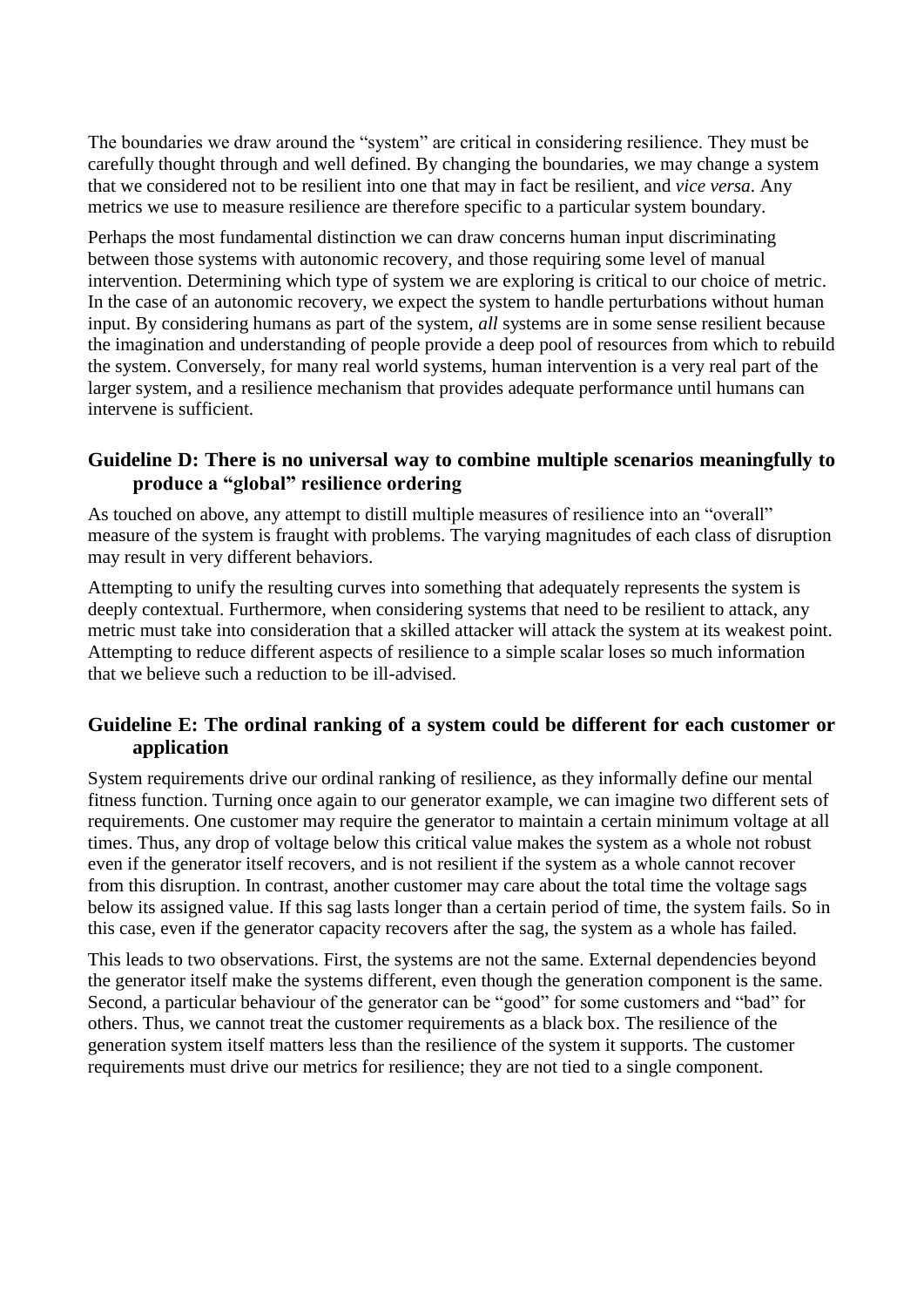### **Guideline F: Metrics for cyber systems are different than those of their biological counterparts**

When we consider cyber operations—especially when we must account for the presence of a malicious adversary intent on damaging the system—we must think about systemic resilience differently than when thinking about random failure.

When dealing with random errors, it is possible to determine with some degree of accuracy the probability of the different failure modes of the system. As such, one can consider the probability of different trajectories the system might take.

In contrast, when we apply this reasoning to *non-random* failures such as those that an attacker might cause, a different picture emerges. A simple example is helpful. Assume we have 10 vulnerable web servers, and we patch 9 of them. We might conclude that, because we have repaired 90% of the machines, our risk has diminished dramatically. Alas, when facing an adversary, this is incorrect. We have simply added a step that requires the attacker to identify the weak server. Then the site as a whole will be penetrated—so patching 9 web servers does not make the system as a whole 9 times more *secure*.

Thus, when dealing with an adversary, resilience needs to take into account attacker capability and cost.

#### **Guideline G: Considering just the system output is not a sufficient picture of resilience**

When reasoning about resilience, it is important to measure the ability of the system to withstand further attacks (Mendonca, 2008). For example, consider a system composed of *n* redundant generators. When a generator fails for any reason, it can be replaced by one of the other generators; conceivably, this could happen without any significant degradation of quality of service. However, after the failure, the system is not as resilient as it was previously because only *n*–1 redundant generators remain. This "capacity" of the system to recover from subsequent failures is an important part of determining systemic resilience and is not necessarily captured by the output of the system until it actually fails. As such, an important part of measuring the system's resilience is the cost in terms of its effect on the ability of the system to recover from subsequent failures or attacks.

### **Guideline H: Measuring resilience alone is usually not what we want**

How we define "robustness" and "resilience" has strong implications when we try to compare the resilience of two systems. In particular, the sense that robustness is related to the system's rigidity, and the sense that resilience is related to recovery, can lead to some counter-intuitive conclusions if we attempt to measure resilience alone.

Consider the system producing the graphs in [Figure 1.](#page-3-0) Imagine a system that is not affected (in terms of output) by any event or disturbance—that is, the system essentially continues unperturbed by the attack or failure. Technically, this system displays robustness, but has not demonstrated resilience to a particular attack. Thus, one could argue that it could be less resilient than a system that is perturbed by, but recovers from, the same kind of event. In this scenario, measuring resilience may not make sense, at least from the perspective of recovery to an attack (as defined in (Bishop et al., 2011)). An isolated measure of resilience may not be meaningful without a given context, and associated indicators of robustness of the system.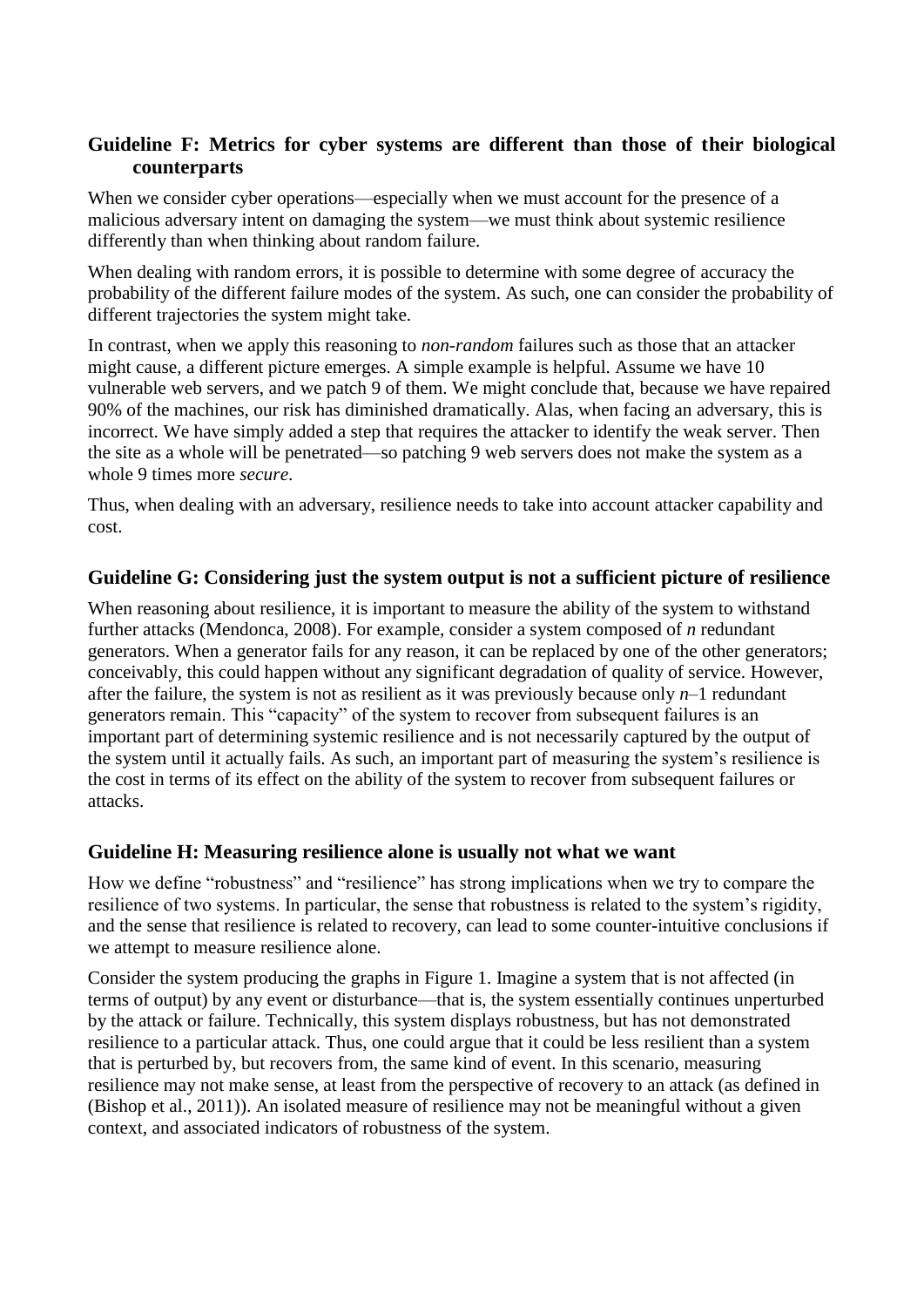# **Anti-Malware Testing: A Case Study**

Now that we have spent some time discussing resilience and its many dimensions, it is enlightening to apply these guidelines to a particular area. In our case, we turn our attention to anti-malware software, and ask questions not about the robustness it provides systemically, but about the resilience of the system.

Considering guideline C, it is important that we describe the bounds of the system and the property we are trying to provide continuity/recovery for.

The way we think about security is typically centred on robustness. Firewalls keep intruders out. Anti-malware software prevents hostile software from executing. Commercial products have historically focused on prevention. This actually is a reasonable perspective: stopping bad things from happening is crucial to security. However, post-incident behaviours are not as well understood but still important. When something goes wrong, how do we restore our system?

This question is complicated by the meaning of the word "restore". While preserving and/or recovering services is valuable, in many cases it is best simply to restore infected machines from backups. If the data contained on the machine can be saved, application of a standard system image may well be the "safest" choice. Pragmatically, however, this is often not practical. Backups may not be available, and users often spend significant time customizing their machines for use. Thus, there is a time penalty to the "reinstall and reconfigure" approach. Conversely, administrators and executives care deeply about malware not being completely removed, which can allow subsequent attacks, data exfiltration, and even fiscal liabilities. As such, we want to measure not just the actual efficacy of system recovery, but the *confidence* that an organization can have in the repair.

By way of example, consider two products. One works 90% of the time, repairing the systems perfectly, but the remaining one time out of ten fails silently, allowing an attacker to retain access to the system. Conversely, another product can only recover 50% of the systems it is run on, but can detect perfectly whether or not recovery was successful. For most corporate environments, our sense is that the latter product is more useful than the former. However, even based on our guidelines, which is more resilient?

When we consider testing of individual products, it quickly becomes apparent that the community's work to date has been focused on measuring the robustness of anti-malware products. We now look at four well-known and important reviewers and their tests, and consider their contribution to driving product resilience.

# **AV Comparatives**

AV Comparatives (av-comparatives.org) is one of the major specialized anti-malware testing groups. AV Comparatives runs a large number of different tests of products; one of these tests is on virus removal. Unlike AV-Test, AV Comparatives infects a machine prior to the installation of antimalware software (Anti-Virus Comparative, 2012).

Perhaps in part due to the difficulty of carrying out removal tests, only a handful of samples are used in disinfection tests, and all the malware used is relatively well known. Unlike detection tests that are run frequently, only two removal tests – from 2011 and 2009 – were available on the AV Comparatives website. Thus, while there is some limited focus on recovery, it falls a distant second to prevention.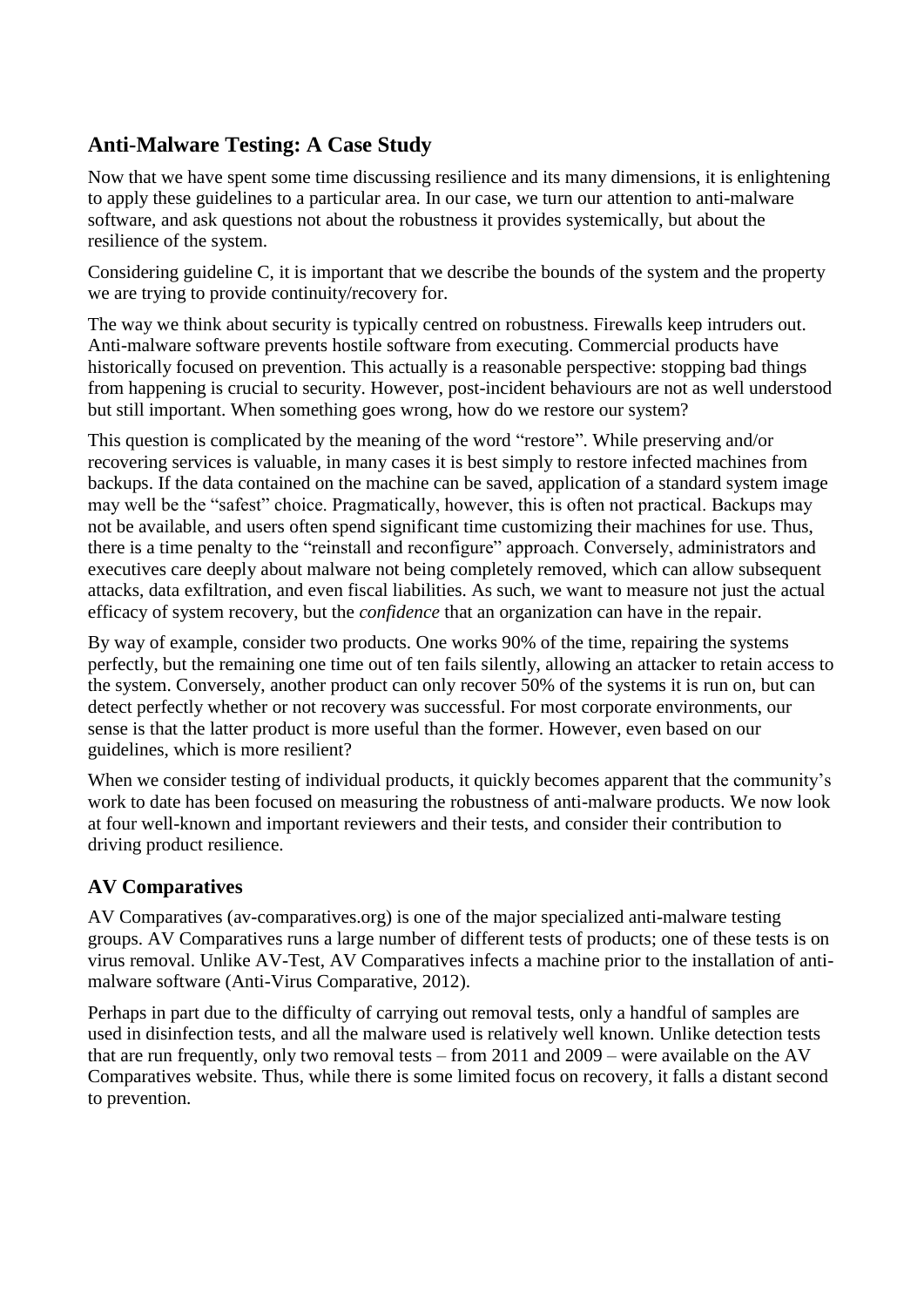### **AV-Test.org**

One of the large specialist commercial anti-malware test groups is av-test.org. This effort, led by Andreas Marx, does measure some elements of resilience in that the tests include a section on repair. The tests are fairly simple, but do represent a major step in the right direction. According to AV-Test's descriptions, machines have anti-malware protection installed on them, and, then with the protection disabled, the system is infected. The products are then restarted and allowed to clean the machine. Finally, the cleaned machine is compared to the system prior to infection (AV Test, 2012).

While these tests do move us toward resilience, they also test a scenario that is rather unlikely to exist in the real world. Protection does not typically get turned off and on. Instead, a machine gets infected by a piece of new (to the protection subsystem) piece of malware that resides on the machine until the product detects it, either using known or generic malware detection techniques.

### **NSS Labs**

NSS Labs carries out regular tests on anti-malware software. Many of their reports are "for fee", but one of the reports they frequently provide publically is their "Consumer Anti-malware Products Group Test Report" (NSSLabs, 2010). This report, typically available in the autumn of each year, documents the efficacy and performance of consumer-centric anti-malware protection. In the September 2010 tests, 11 well-known products were ranked based on their ability to block malware, block exploits, and their performance impact.

One of the interesting parts of the test is that it is exclusively measuring robustness. Should a machine become infected or a vulnerability exploited, the tests provide no information on how the products allow for system recovery. As such, this test clearly focuses on the robustness of protection, and not on its contribution toward resilience.

# **Virus Bulletin**

Virus Bulletin has long been known for the high quality of its comparative reviews. However, Virus Bulletin tests measure impact on system performance and detection, not repair. Tests describe a component that measures how well products detect new samples. From the Virus Bulletin website (Virus Bulletin, 2012), we see:

The VB RAP (Reactive And Proactive) test has been running as part of the bi-monthly VB100 comparative reviews since February 2009. The test measures products' detection rates over the freshest samples available at the time the products are submitted to the test, as well as samples not seen until after product databases are frozen, thus reflecting both the vendors' ability to handle the huge quantity of newly emerging malware and their accuracy in detecting previously unknown malware.

Such tests are interesting, but once again focus on the robustness of the products, not the resilience they provide.

### **Implications**

The current state of the art of anti-malware product testing reflects our "walls and moats" mentality with respect to security: keep the bad things out. However, this mindset is anything but forward thinking and represents a battle that we have, as defenders, already lost. Especially in the malware space, we must accept that attacks will succeed and we must develop systems that continue to work even when penetrated.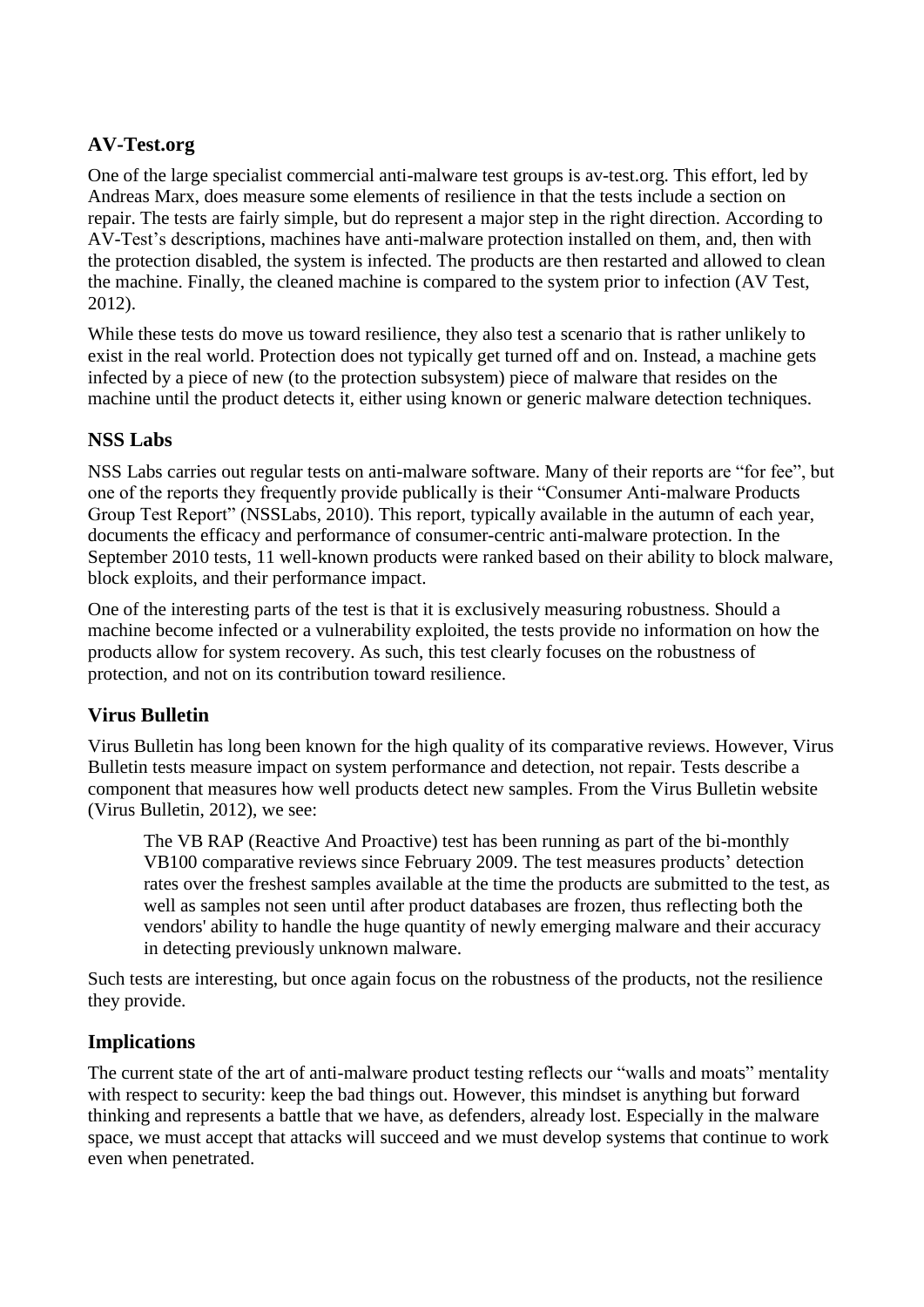The challenge is that we neither test the resilience of a particular machine or the entire system. At the individual machine level, tests of repair are hard to come by, and are overshadowed by tests of products' abilities to block threats before exploitation. At the systemic level, the picture is perhaps more complex. The diversity of protection techniques plus the unbounded human-driven recovery process does provide for some resilience, but this is not measured, or even really considered by current tests. Furthermore, as we discussed in our exploration of resilience more broadly, all systems that include human actors have some features that provide resilience. Autonomous resilience, however, is not being measured at all with respect to malware.

Unfortunately, this lack of measurement coupled with a heavy focus on robustness has driven the industry toward solutions that are brittle; when they fail, they fail completely. The process of working with infected machines is poorly explored, and vendors have little incentive to improve in this area. Test results drive user perception, which in turn drives product development cycles.

# **Future Work**

One of the challenges of a metric that provides an ordinal scale is that we can say that, under a certain set of circumstances, System A is more resilient than System B, but we cannot say how much better it is. This is particularly important when considering the cost-benefit ratio of System A compared to that of System B. If, in practice, System A provides only a small improvement over System B, its value may not be much higher than System B's. Conversely, if "more resilient" means that A will survive and recover and B will not, the difference in value of System A over B is potentially very high.

Our sense is that there is no universal way of quantifying these differences. The "correct" approach is one that takes into account the relative costs and likelihood of failure. This is further complicated when systems need to be resilient to attack as well as random failure or perturbation. For such a system, an approach that provides generally good performance but fails utterly in one particular attack scenario should be weighed by its worst-case performance coupled with the cost to the attacker in terms of resources, sophistication, or exploitability. For example, if a system fails catastrophically when a certain number can be guessed but the chances of successful prediction are low—say  $2^{64}$  to 1—the failure, despite its severity, might not be very important in practice.

Perhaps the solution is to identify a nuanced set of definitions for resilience that takes context and other external factors into account. Simplifying the definition to describe a single dimension of the property (for example, the system recovery time) may provide a single comfortable metric, but will certainly fail to grasp the full meaning of resilience. Instead, if resilience is considered as a multifaceted property of the system, it may require a more complex description and a set of nuanced metrics, but will better represent the different system perspectives, and operational contexts.

The relative lack of test scenarios for resilience is an area that is ripe for exploration. As we have illustrated in the simple case study of anti-malware products, the major testing groups are hardly measuring resilience at all. Those tests, which do include a repair component, do not really shed much light on the resilience problem, and tend to consider scenarios that are, perhaps, unrealistic.

Given that the resilience of a system is so sensitive to the scenario under consideration, standardized scenarios being available for different problem spaces would allow the direct and *reproducible* comparison of different approaches to survivability (and robustness, and resilience) using different techniques. Without this, much of the work in resilient systems is open to criticism on the grounds that careful (or even random) selection of the scenario and requirements can lead to vastly different conclusions. Creating such a protocol for anti-malware, for example, would help drive user awareness, which in turn will shape the development of new product capabilities. Our ability to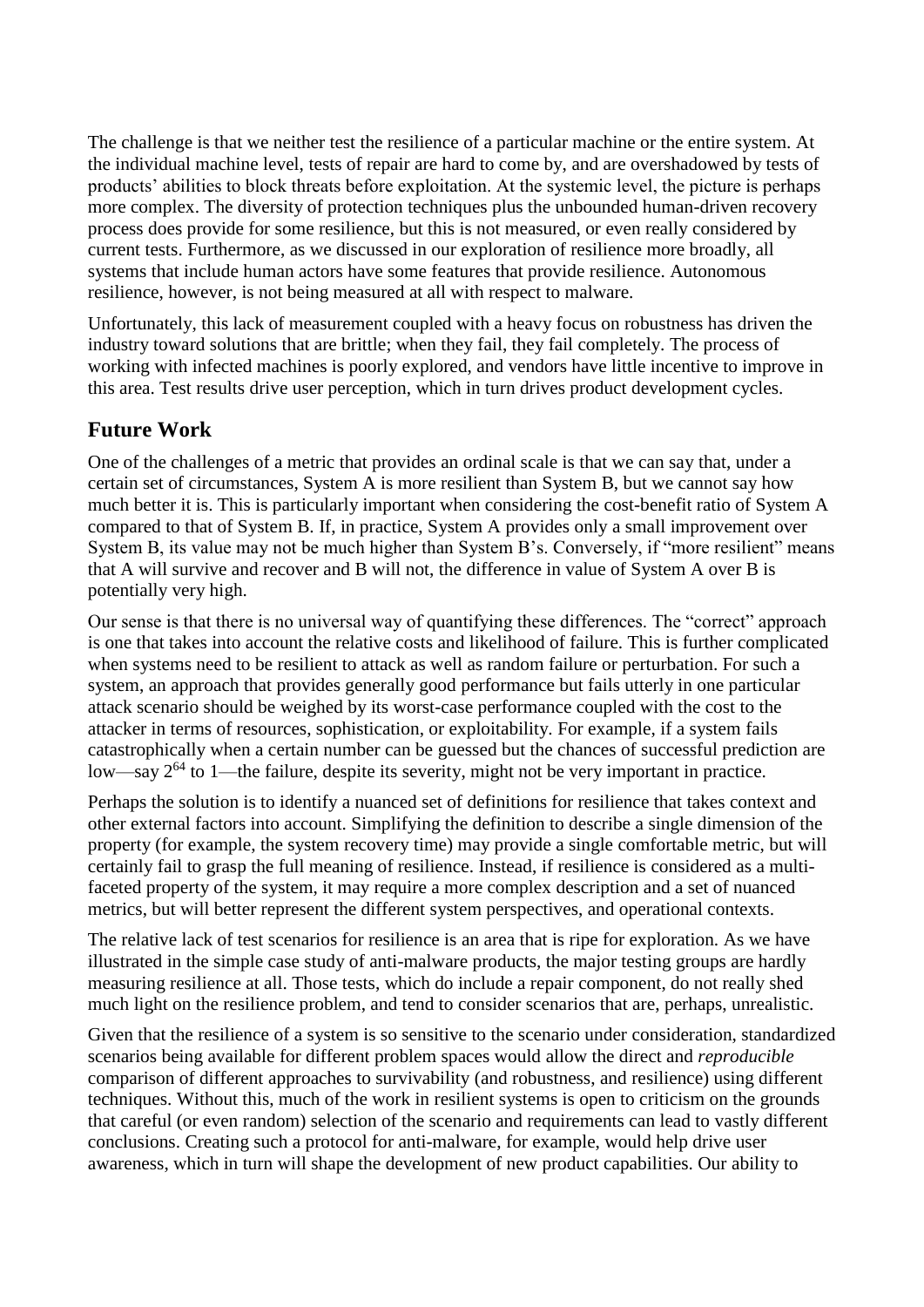measure is as important as our ability to design and protect. Any funding agency interested in this space should carefully consider this point; even in our simple examples, two identical component behaviours can have different implications based on the design of the system as a whole.

# **Conclusion**

In this paper, we have examined the concept of resilience as it applies to cyber systems. Our conclusion is that the development of an overarching set of metrics that can adequately measure resilience in all, or even most, systems is, for the foreseeable future, impractical. Resilience is very much about the requirements of the system, and different inputs can and will produce different systemic behaviour. Any "simple" measure of resilience obscures much detail, and is likely to be counterproductive.

In recognition of this, we have described several issues to be considered when attempting to measure the resilience of a simple system (a simplified power generator). We do not claim this group of issues to be universal or comprehensive, but it at least allows us to begin reasoning about both how to demonstrate resilience in experiments, and how to best compare different routes toward resilient systems. Despite the challenges inherent in measuring resilience, the problem is an important one, and its lack of a clear or partial solution restricts progress in the field of cyber resilience in general.

In particular, we have examined current tests of anti-malware product tests in the light of our resilience metrics guidelines. As can be seen, almost all our current testing is focused on measuring the robustness of products, not the resilience they can provide to the ecosystem in general. This testing bias needs to change if we are to provide evolutionary pressure toward solutions that focus more on survivability and resilience.

The complexity and nuances of resilience in real world systems are a major challenge in the development not only of resilient systems but also in allowing us to compare the actual behaviour of systems. This complexity rises quickly in the face of an adversary who will attempt to exploit the system in different ways. Our intuition tells us that funding agencies that have in interest in the design of resilient systems will need to provide unambiguous and shareable scenarios that allow the direct comparison of different techniques. These scenarios are a critical component of the definition of both "resilience" and of the actual system under consideration.

# **Acknowledgments**

Dr. Richard Ford and Dr. Marco Carvalho were partially supported by the Department of Energy National Energy Technology Laboratory under Award Number(s) DE-OE0000511.

Dr. Matt Bishop was partially supported by National Science Foundation grants CCF-0905503 and CNS-1049738 and by the GENI Projects Office project 1776 under NSF Grant Number CNS-0940805 to the University of California at Davis. All opinions expressed are those of the authors and not necessarily those of the National Science Foundation.